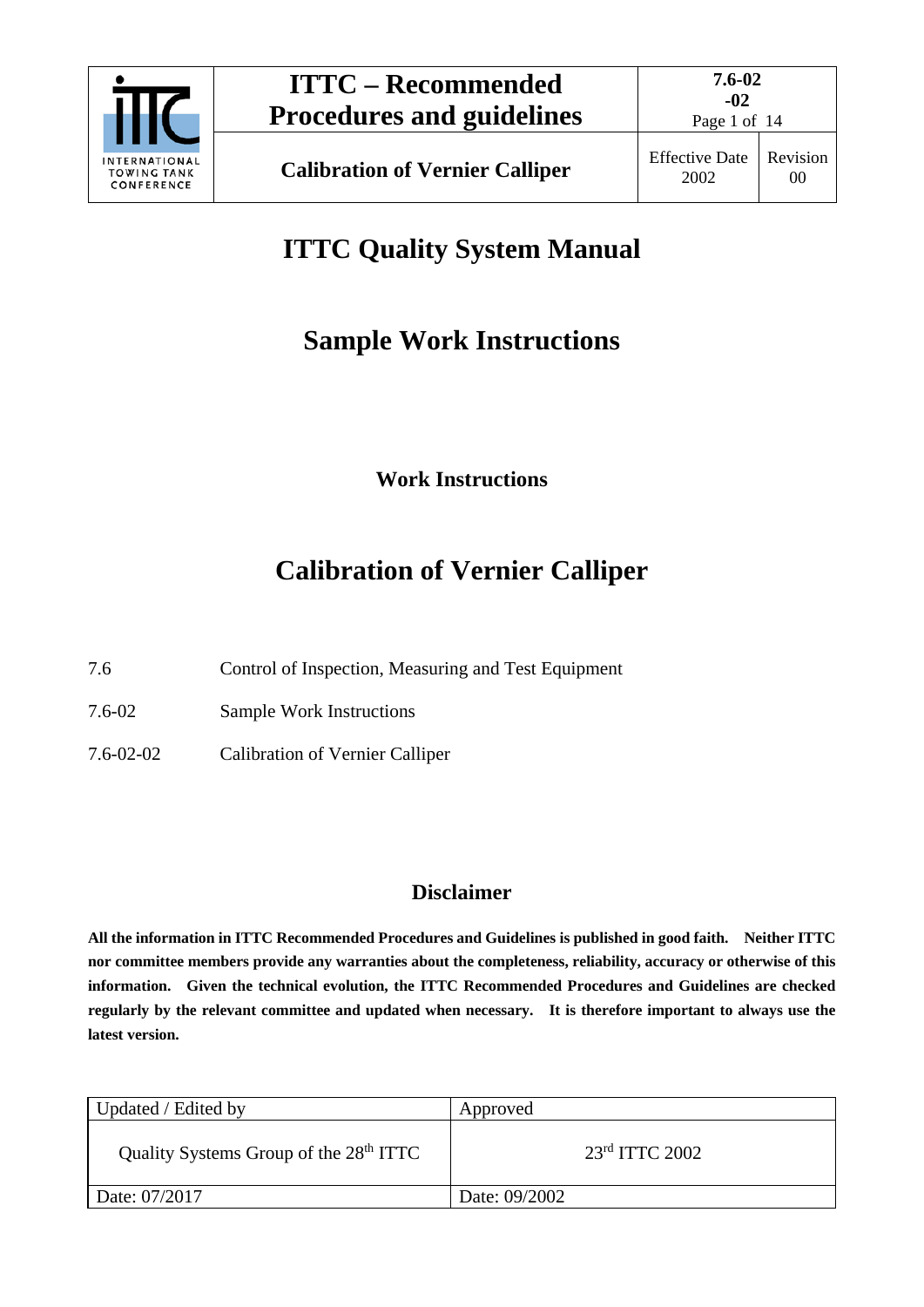| INTERNATIONAL<br><b>TOWING TANK</b><br>CONFERENCE | <b>ITTC – Recommended</b><br><b>Procedures and guidelines</b> | 7.6-02<br>$-02$<br>Page 2 of 14 |                |
|---------------------------------------------------|---------------------------------------------------------------|---------------------------------|----------------|
|                                                   | <b>Calibration of Vernier Calliper</b>                        | <b>Effective Date</b><br>2002   | Revision<br>00 |

**Any action you take upon the information you find in the ITTC Recommended Procedures and Guidelines is strictly at your own responsibility. Neither ITTC nor committee members shall be liable for any losses and/or damages whatsoever in connection with the use of information available in the ITTC Recommended Procedures and Guidelines.**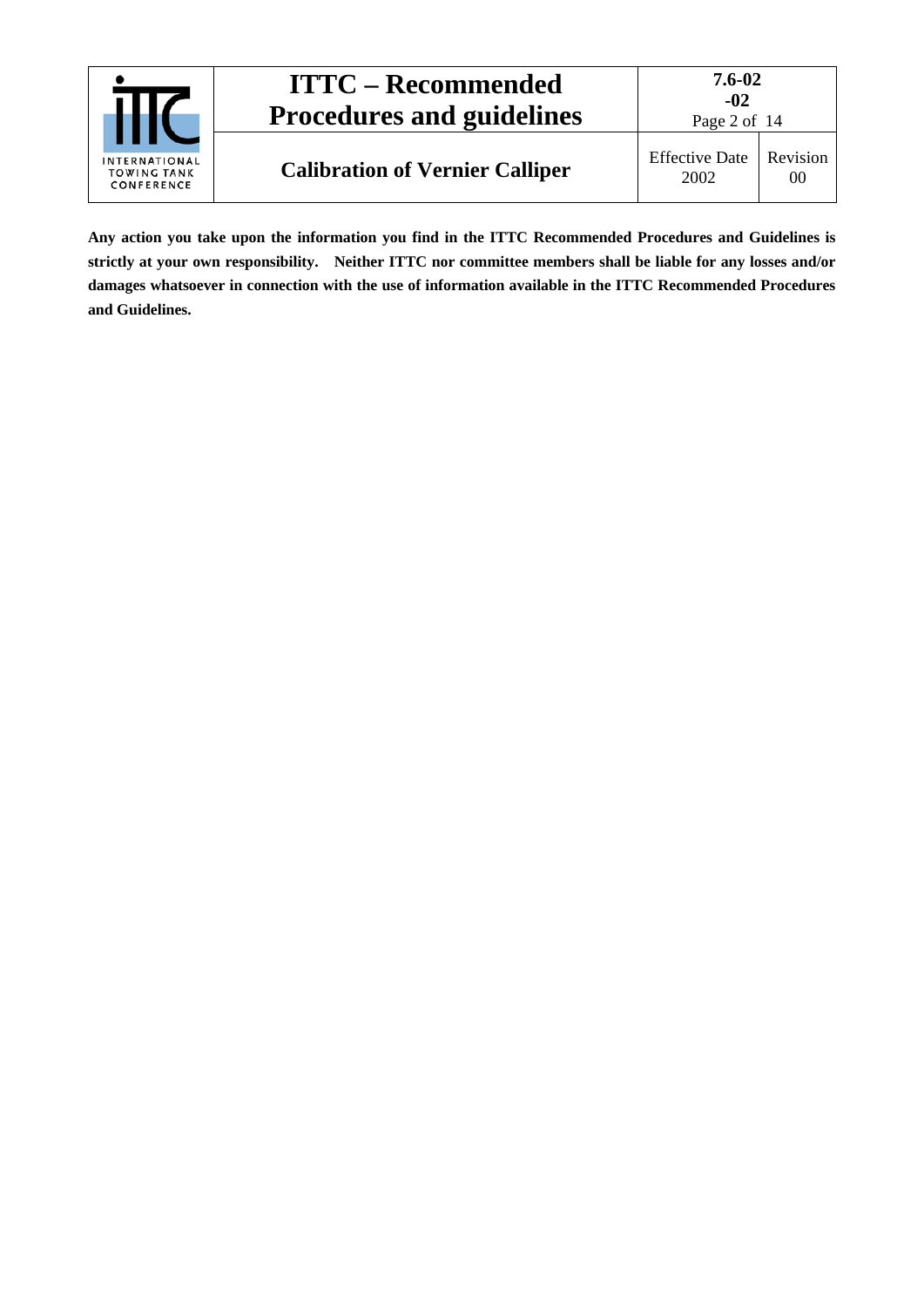

Page 3 of 14

**Calibration of Vernier Calliper** Effective Date

# **Table of Contents**

| 1. |       |                                                                                    |
|----|-------|------------------------------------------------------------------------------------|
| 2. |       |                                                                                    |
| 3. |       | <b>SUBJECT AND CONDITION OF</b><br><b>CALIBRATIONSUBJECT AND</b>                   |
|    |       | <b>MAIN TOOLS OF CALIBRATION5</b>                                                  |
|    |       |                                                                                    |
|    | 3.1.1 | Temperature during calibration5                                                    |
|    | 3.1.2 | Time of the temperature balance                                                    |
|    |       |                                                                                    |
| 4. |       | <b>TECHNICAL REQUIREMENTS AND</b><br><b>CALIBRATION METHOD 7</b>                   |
|    |       |                                                                                    |
|    | 4.1.1 |                                                                                    |
|    | 4.1.2 |                                                                                    |
|    |       | 4.2 Relationship among Parts7                                                      |
|    | 4.2.1 |                                                                                    |
|    |       |                                                                                    |
|    | 4.3   | <b>Distance between Calliper Body</b><br><b>Engraved Plane and Edge of Vernier</b> |
|    |       |                                                                                    |
|    | 4.3.1 |                                                                                    |
|    | 4.3.2 | Calibration Method: 9                                                              |
|    | 4.4   | <b>Difference of the Width Between</b>                                             |
|    |       |                                                                                    |
|    | 4.4.1 |                                                                                    |
|    | 4.4.2 | Method of Calibration 9                                                            |

| 4.5   | <b>Surface Roughness of Measuring</b>    |  |
|-------|------------------------------------------|--|
|       |                                          |  |
| 4.5.1 |                                          |  |
|       |                                          |  |
|       | 4.6 Accuracy of Measuring Plane of       |  |
|       | <b>Outside Measuring Feet 10</b>         |  |
| 4.6.1 |                                          |  |
|       | 4.6.2 Calibration Method  10             |  |
| 4.7   | <b>Fold Gap of Both Measuring Planes</b> |  |
|       | of Outside Measuring Feet10              |  |
| 4.7.1 |                                          |  |
| 4.7.2 | Calibration Method  11                   |  |
| 4.8   | <b>Size and Parallelism of Inside</b>    |  |
|       | <b>Measuring Arc Feet11</b>              |  |
| 4.8.1 |                                          |  |
|       | 4.8.2 Calibration Method 11              |  |
| 4.9   | <b>Size and Parallelism of Inside</b>    |  |
|       | <b>Measuring Tool Edge Feet12</b>        |  |
| 4.9.1 |                                          |  |
| 4.9.2 | Calibration Method  12                   |  |
|       | 4.10 . Error of Zero Value  13           |  |
|       |                                          |  |
|       | 4.10.2 Calibration Method  13            |  |
|       | 4.11 Error of Indication 13              |  |
|       |                                          |  |
|       | 4.11.2 Calibration Method 13             |  |
|       |                                          |  |
| 5.    | <b>TREATMENT OF THE</b>                  |  |

**[CALIBRATION RESULTS](#page-13-0) ...............14**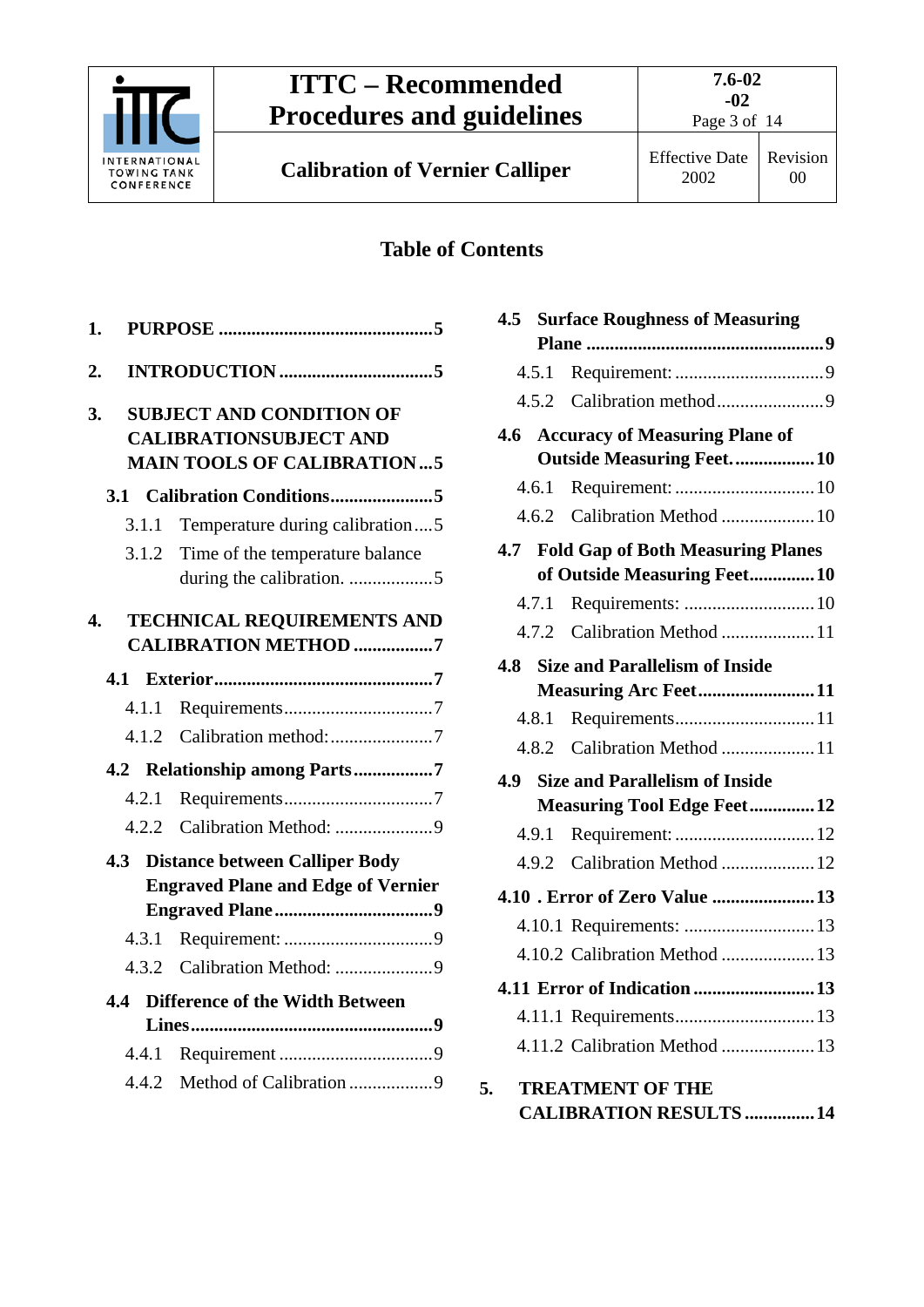| <b>INTERNATIONAL</b><br><b>TOWING TANK</b><br>CONFERENCE | <b>ITTC – Recommended</b><br><b>Procedures and guidelines</b> | 7.6-02<br>$-02$<br>Page 4 of 14 |                |
|----------------------------------------------------------|---------------------------------------------------------------|---------------------------------|----------------|
|                                                          | <b>Calibration of Vernier Calliper</b>                        | <b>Effective Date</b><br>2002   | Revision<br>00 |

**Source**

**Verification regulation of Vernier calliper**

**[Issued on June 23, 1992 and put into effect since Dec. 1, 1992 by National Technical Bureau - JJG 30—1992, National Measuring Verification Regulation of People's Republic of China]**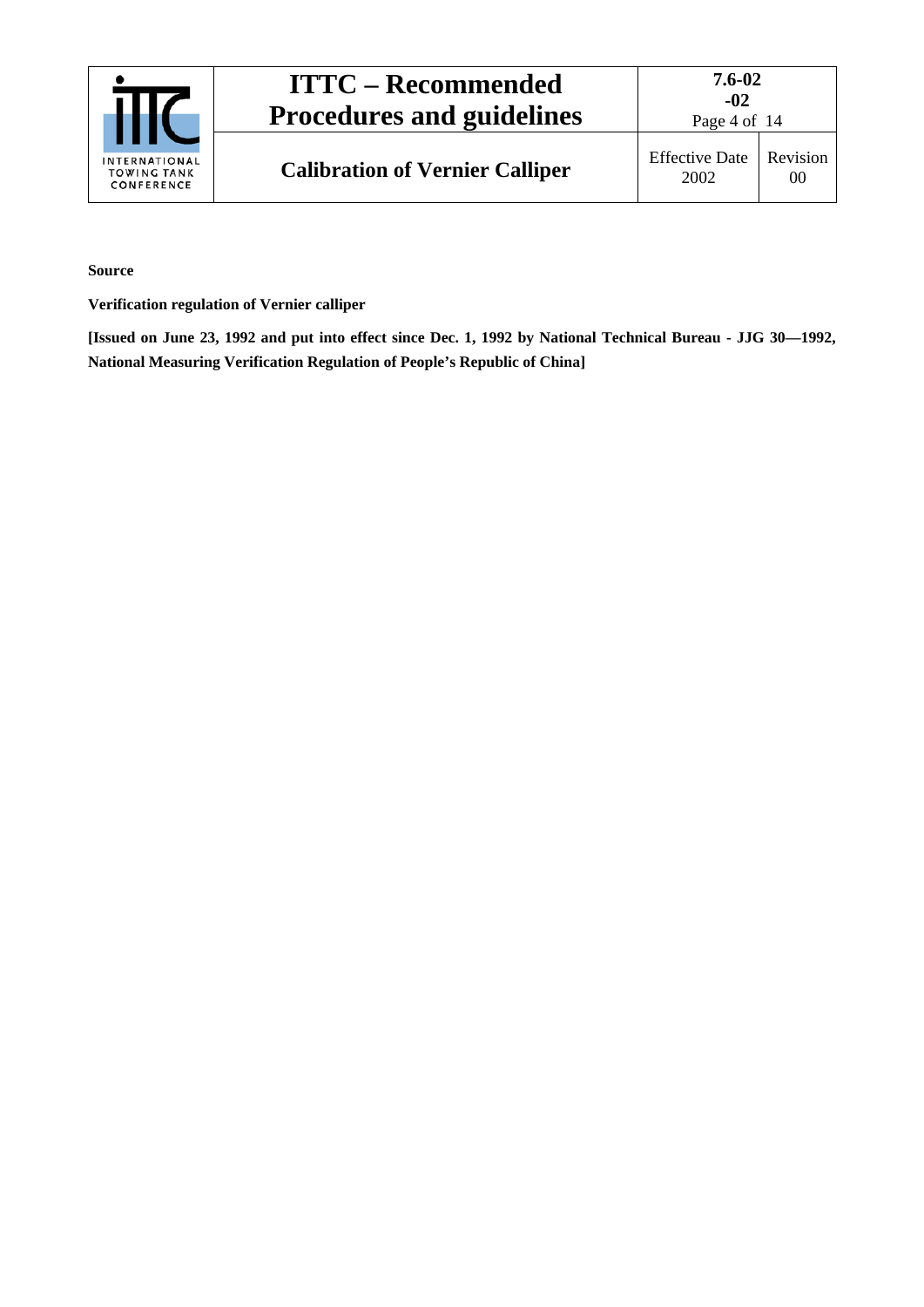

Page 5 of 14

## **Calibration of Vernier Callipers**

## <span id="page-4-0"></span>**1. PURPOSE**

This working instruction can be applied to the verification of new Vernier callipers or the calibration of Vernier callipers in service and after repair with scale division values of 0.02, 0.05 and 0.10 mm and with a measuring range up to 1000mm.

## <span id="page-4-1"></span>**2. INTRODUCTION**

Vernier callipers are mainly used to measure the outer and inner size of parts. Their main construction types are shown in Fig.1 to Fig.4 respectively.

## <span id="page-4-2"></span>**3. SUBJECT AND CONDITION OF CAL-IBRATIONSUBJECT AND MAIN TOOLS OF CALIBRATION**

The subject and the main tools of the calibration for Vernier callipers are listed in Table 1.

## <span id="page-4-4"></span><span id="page-4-3"></span>**3.1 Calibration Conditions**

3.1.1 Temperature during calibration

The temperature of the room must be in the range of  $(20\pm3)$  °C and  $(20\pm5)$  °C when Vernier callipers with scale division values of 0.02mm and 0.05, 0.10 mm respectively are calibrated.

<span id="page-4-5"></span>3.1.2 Time of the temperature balance during the calibration.

Before the calibration the calibrated Vernier calliper and the measuring blocks must be kept on the metal plate or on a wooden table in the room for the temperature equilibrium for no less than the values given in Table 2.



Fig.1: 1 inside measuring tool edge feet; 2 calliper frame; 3 fastening screw; 4 Vernier; 5 calliper body; 6 ruler for measuring depth; 7 outside measuring feet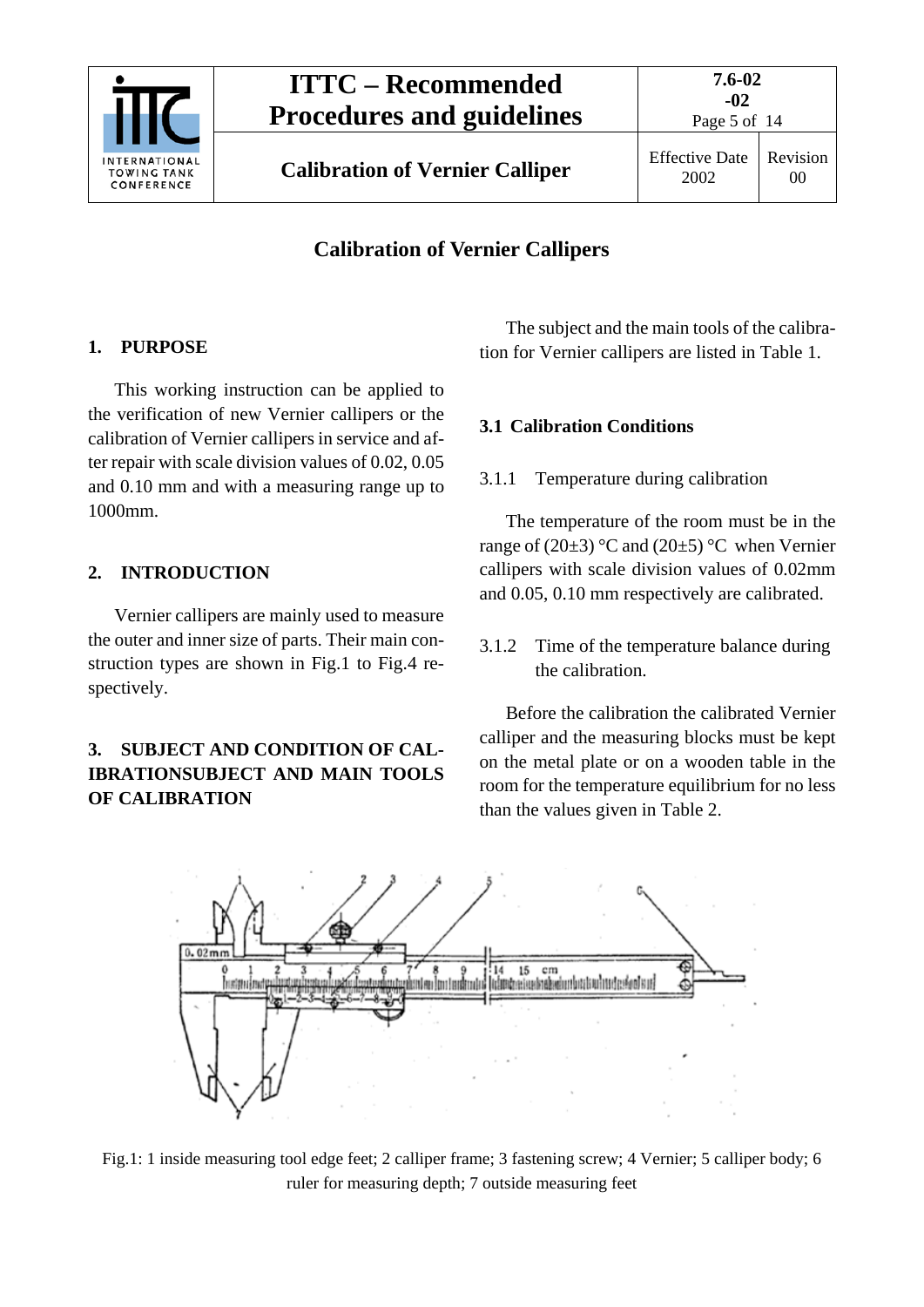



Fig.2: 1 inside measuring tool edge feet; 2 calliper frame; 3 fastening screw; 4 Vernier; 5 final motion device; 6 calliper body; 7 outside measuring feet



Fig.3: 1 outside measuring tool edge feet; 2 fastening screw; 3 calliper body; 4 Vernier; 5 final motion device; 6 feet of inside measuring arc and outside measuring; 7 calliper frame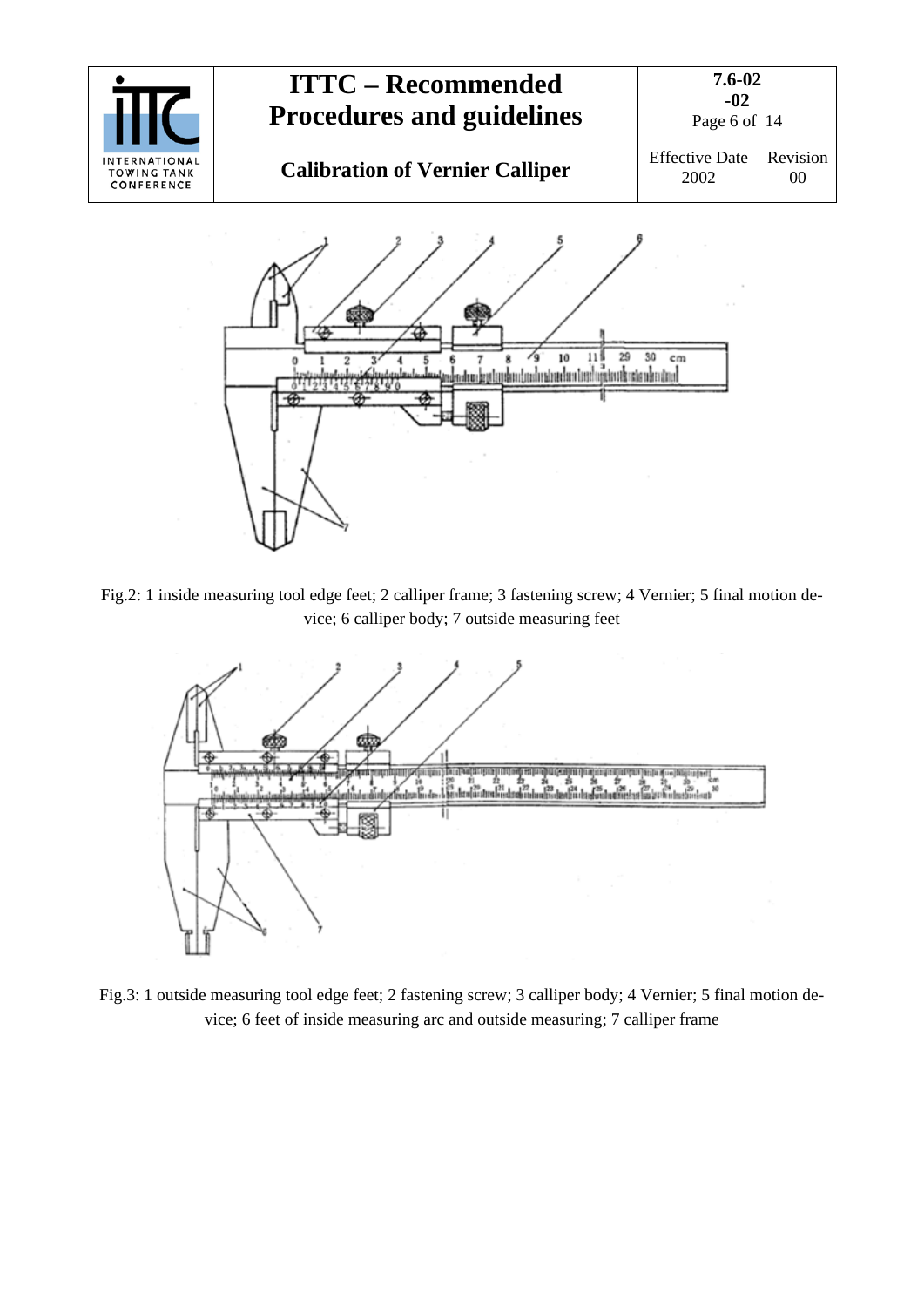

Fig. 4: 1 calliper body; 2 calliper frame; 3 fastening screw; 4 Vernier; 5 final motion device; 6 feet of inside measuring arc and outside measuring;

| anie |  |
|------|--|
|------|--|

| Measuring           | Time for temperature<br>equilibrium $(h)$ |     |  |
|---------------------|-------------------------------------------|-----|--|
| upper limit         | On wooden<br>On metal plate<br>table      |     |  |
| $\leq 300$          |                                           | 1.0 |  |
| $>$ 300 $\sim$ 500  |                                           | 1.5 |  |
| $>$ 500 $\sim$ 1000 |                                           | 1.5 |  |

## <span id="page-6-0"></span>**4. TECHNICAL REQUIREMENTS AND CALIBRATION METHOD**

## <span id="page-6-2"></span><span id="page-6-1"></span>**4.1 Exterior**

### 4.1.1 Requirements

The Vernier calliper should not have any mechanical damage, rust or any other damage on its surface. The lines and the numbers must be clear and well distributed without any fading. The lines on the Vernier should be engraved to it's lower side on the angular surface.

The scale division value, the name of the manufacturer, the mark of the factory and the serial number of production should be marked on the calliper.

The Vernier calliper in service or after a repair should not have any exterior default which affects its accuracy.

### <span id="page-6-3"></span>4.1.2 Calibration method:

By eyesight.

### <span id="page-6-5"></span><span id="page-6-4"></span>**4.2 Relationship among Parts**

### 4.2.1 Requirements

The calliper frame can be steadily moved against the calliper body without any friction.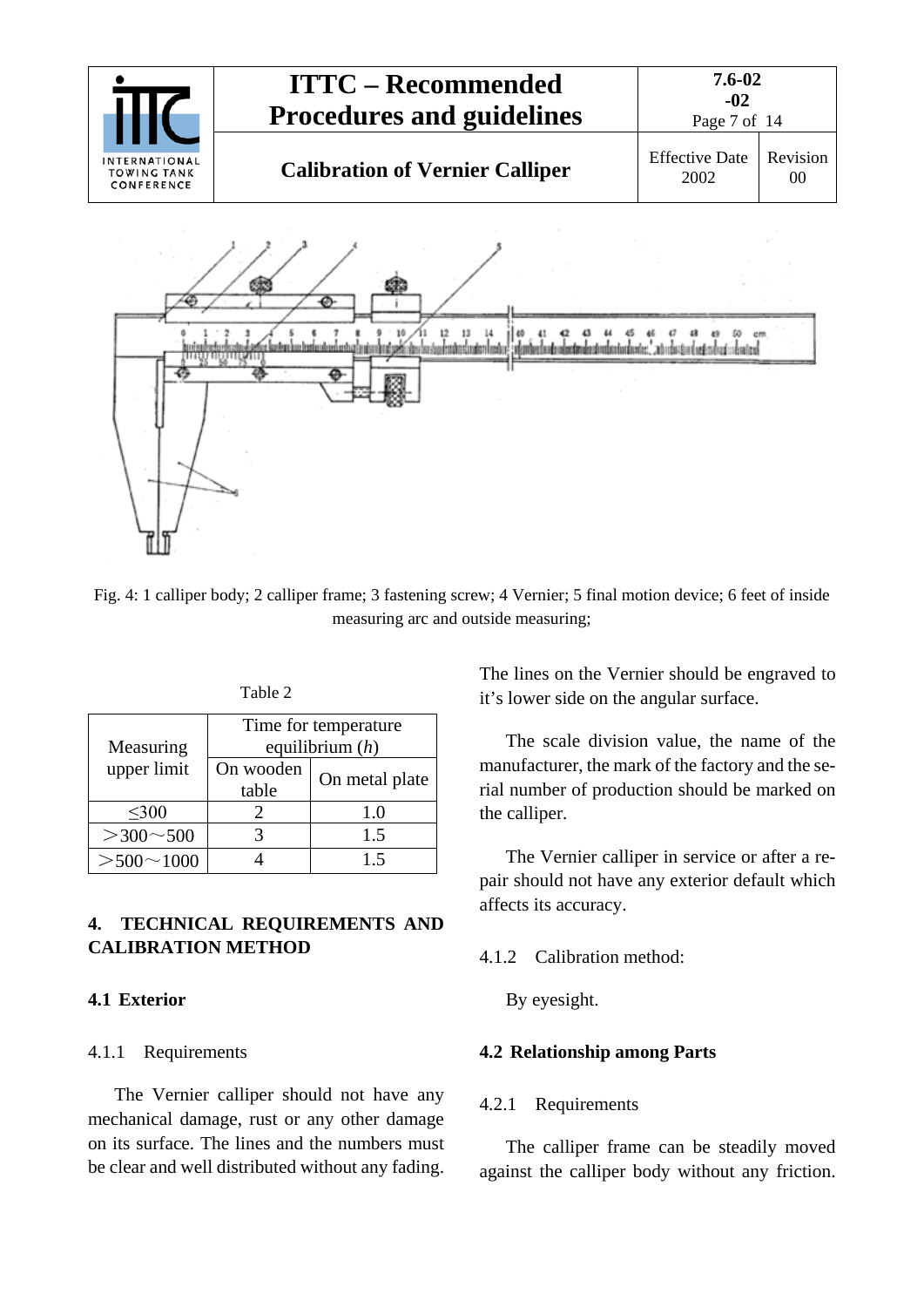

The fastening screw should work reliably. The ruler for depth measuring is not allowed to have any free sliding movement itself. The idle running of the final motion device should not exceed one-fourth and one-half circle for a new and a Vernier calliper in service or after repair respectively. The join of the calliper body and the frame should not have any obvious movement.

| N <sub>o</sub> | <b>Item</b>                                                                    | <b>Main calibration tools</b> | Sort of calibration |         |        |
|----------------|--------------------------------------------------------------------------------|-------------------------------|---------------------|---------|--------|
|                |                                                                                |                               | <b>New</b>          | In      | After  |
|                |                                                                                |                               | product             | service | repair |
| $\mathbf{1}$   | <b>Exterior</b>                                                                |                               | $+$                 | $+$     | $+$    |
| $\overline{2}$ | <b>Relationship among parts</b>                                                |                               | $+$                 | $+$     | $+$    |
| $\overline{3}$ | Distance between vernier en-                                                   | Second class plug gauge       |                     |         |        |
|                | graved plane edge and calliper                                                 |                               | $^{+}$              |         | $^{+}$ |
|                | body engraved plane                                                            |                               |                     |         |        |
| $\overline{4}$ | Width & its difference of lines                                                | Tool microscope               | $+$                 |         | $^{+}$ |
| 5              | Surface roughness of measur-                                                   | Sample block for compar-      |                     |         |        |
|                | ing plane                                                                      | ison of surface roughness     | $^{+}$              |         | $+$    |
| 6              | Accuracy of the measuring                                                      | Second class optical flat     |                     |         |        |
|                | plane of outside measuring feet                                                | or zero class and first       | $+$                 | $^{+}$  | $+$    |
|                |                                                                                | class sample ruler            |                     |         |        |
| $\overline{7}$ | Fold gap of both measuring                                                     |                               |                     |         |        |
|                | planes of outside measuring                                                    |                               | $^{+}$              | $^{+}$  | $^{+}$ |
|                | feet                                                                           |                               |                     |         |        |
| 8              | Size and parallelism of inside                                                 | <b>Outside micrometer</b>     | $+$                 | $^{+}$  | $+$    |
|                | measuring arc feet                                                             |                               |                     |         |        |
| 9              | Size and parallelism of inside                                                 | 10mm third class measur-      |                     |         |        |
|                | measuring tool edge feet                                                       | ing block, outside mi-        | $+$                 | $+$     | $+$    |
|                |                                                                                | crometer                      |                     |         |        |
| 10             | <b>Error of zero value</b>                                                     | Magnifier or tool micro-      | $+$                 | $+$     | $+$    |
|                |                                                                                | scope                         |                     |         |        |
| 11             | <b>Error of indication</b>                                                     | Third class or sixth          | $+$                 | $+$     | $+$    |
|                |                                                                                | grade measuring block         |                     |         |        |
|                | Note: "+"means calibration must be done; "-" means calibration may not be done |                               |                     |         |        |
|                |                                                                                |                               |                     |         |        |

| ani |  |
|-----|--|
|-----|--|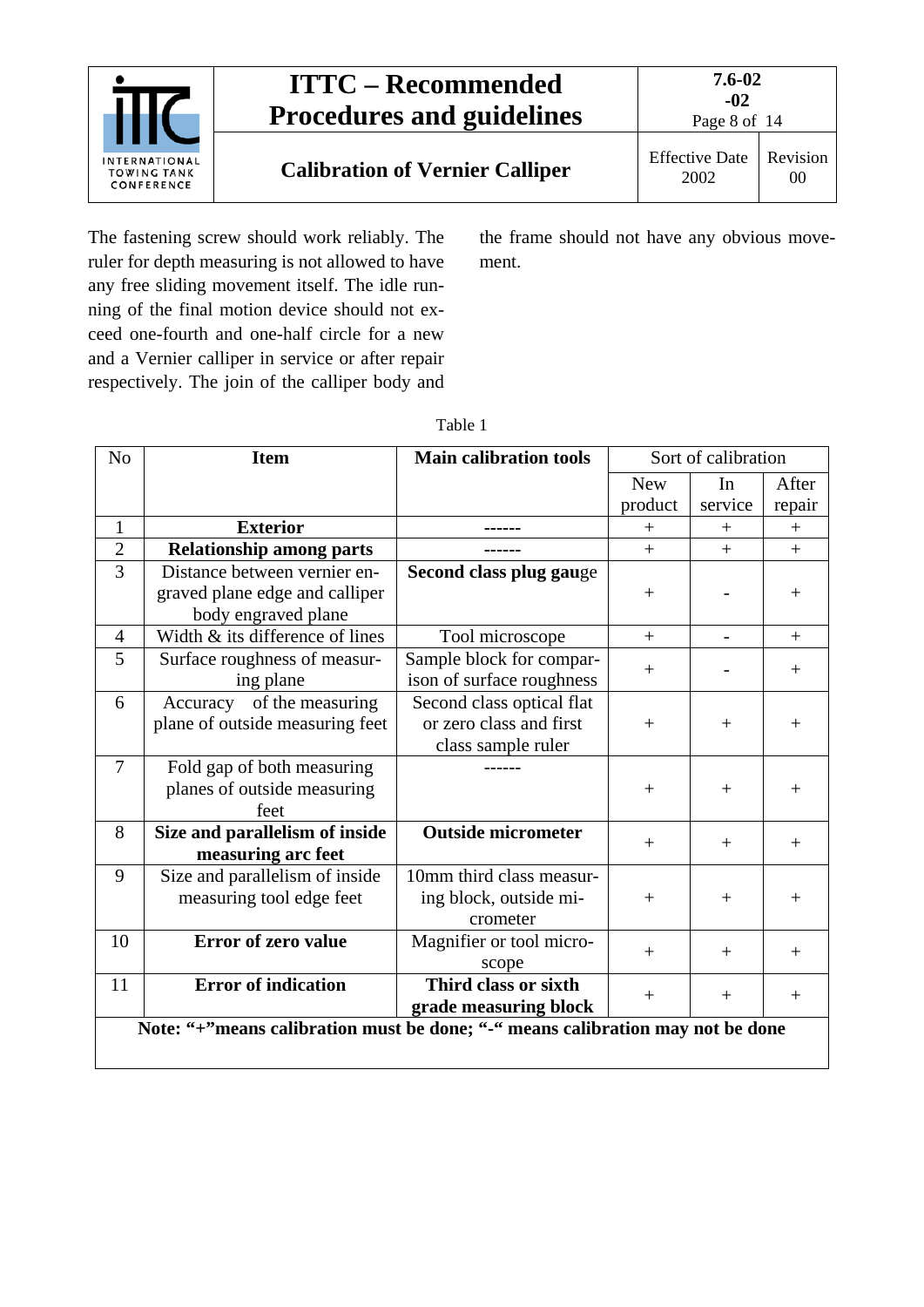

Page 9 of 14

00

### <span id="page-8-0"></span>4.2.2 Calibration Method:

Observation and testing.

The quality of fit between the body and the frame can be observed and calibrated with a movable measuring foot which is lightly swung by hand.

## <span id="page-8-1"></span>**4.3 Distance between Calliper Body Engraved Plane and Edge of Vernier Engraved Plane**

#### <span id="page-8-2"></span>4.3.1 Requirement:

The values in Table 3 should not be exceeded.

#### <span id="page-8-3"></span>4.3.2 Calibration Method:

The calibration can be performed by comparison with a second class plug gauge, as shown in Figure 5.



Fig. 5: 1 plug gauge; 2 distance

#### <span id="page-8-5"></span><span id="page-8-4"></span>**4.4 Difference of the Width Between Lines**

#### 4.4.1 Requirement

The values in Table 4 should not be exceeded.

#### <span id="page-8-6"></span>4.4.2 Method of Calibration

It can be calibrated by the use of a reading microscope. At least three of the lines of the calliper body and the vernier should be each selectively calibrated respectively. The line width difference can be decided from the difference between the maximum width and the minimum one of the calibrated line.

#### Table 3 (mm)

| Scale division value | Measuring upper limit |       |  |
|----------------------|-----------------------|-------|--|
|                      | $\leq 500$            | > 500 |  |
| 0.02                 | 0.20                  | 0.25  |  |
| 0.05                 | 0.22                  | 0.27  |  |
| 0.10                 | 0.25                  | 0.30  |  |

Table 4 (mm)

| Scale division | Width of lines | Width      |
|----------------|----------------|------------|
| value          |                | difference |
|                |                | of lines   |
| 0.02           | $0.08 - 0.12$  | 0.02       |
| 0.05           | $0.08 - 0.15$  | 0.03       |
| 0.10           | $0.08 - 0.20$  | 0.05       |

#### <span id="page-8-8"></span><span id="page-8-7"></span>**4.5 Surface Roughness of Measuring Plane**

#### 4.5.1 Requirement:

The values in Table 5 should not be exceeded.

#### <span id="page-8-9"></span>4.5.2 Calibration method

A comparing method with a sample block for the surface roughness may be used.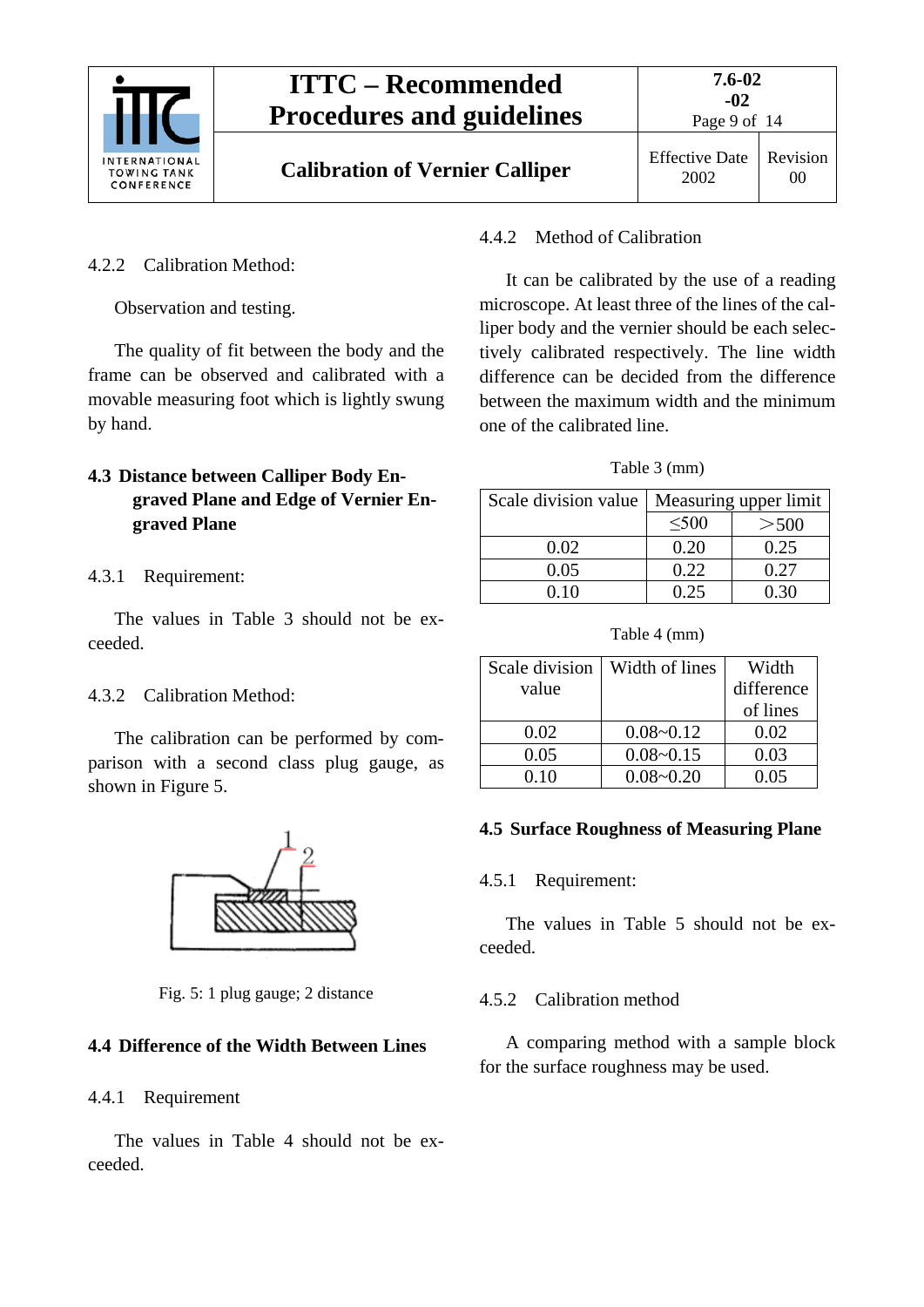

Page 10 of 14

| łΙ<br>nı |  |
|----------|--|
|----------|--|

| Scale division value | Surface roughness $R_a(\mu m)$ |                       |                            |  |
|----------------------|--------------------------------|-----------------------|----------------------------|--|
| (mm)                 | Measuring plane of             | Measuring plane of    | End edge of calliper body  |  |
|                      | outside measuring feet         | inside measuring feet | with depth measuring ruler |  |
| 0.02                 | 0.2                            | 0.4                   |                            |  |
| 0.05, 0.10           | 0.4                            | 0.4                   | 0.8                        |  |

## <span id="page-9-0"></span>**4.6 Accuracy of Measuring Plane of Outside Measuring Feet.**

### <span id="page-9-1"></span>4.6.1 Requirement:

The values in Table 6 should not be exceeded.

| Table 6 (mm) |  |
|--------------|--|
|--------------|--|

| Scale division<br>value | Accuracy of measuring<br>plane of outside measur- |
|-------------------------|---------------------------------------------------|
|                         | ing feet                                          |
| 0.02                    | 0.002                                             |
| 0.05, 0.10              | 0.005                                             |

Note: Sinkage at the side is allowed within the range 0.2mm from the edge of the measuring plane.

## <span id="page-9-2"></span>4.6.2 Calibration Method

A calliper with a scale division of 0.02 mm can be calibrated using a second class optical flat or a zero class sample ruler; callipers with scale divisions of 0.05 or 0.10 mm can be calibrated using a first class sample ruler.

An interference fringe of any shape should be shown on the whole measuring plane when

the calliper is calibrated by use of an optical flat. The positioning of the sample ruler is shown in Figure 6 with the dotted lines when the calliper is calibrated by use of the sample ruler on the basis of the standard light test method. The accuracy of the measuring plane can be obtained observing the gaps from all the directions. When the observed gaps at all calibrated directions are all in the middle position or all at the end edge, the maximum gap in one direction should be taken as the accuracy of the measuring plane. When some of the gaps are in the middle position and the others are at the end edge, the sum of both the maximum gaps in the middle position and at the end edge should be taken as the accuracy of the measuring plane.

## <span id="page-9-3"></span>**4.7 Fold Gap of Both Measuring Planes of Outside Measuring Feet**

## <span id="page-9-4"></span>4.7.1 Requirements:

The values in Table 7 should not be exceeded.

Table 7 (mm)

| Scale divi- | Fold gap of both measuring  |
|-------------|-----------------------------|
| sion value  | planes of outside measuring |
|             | feet                        |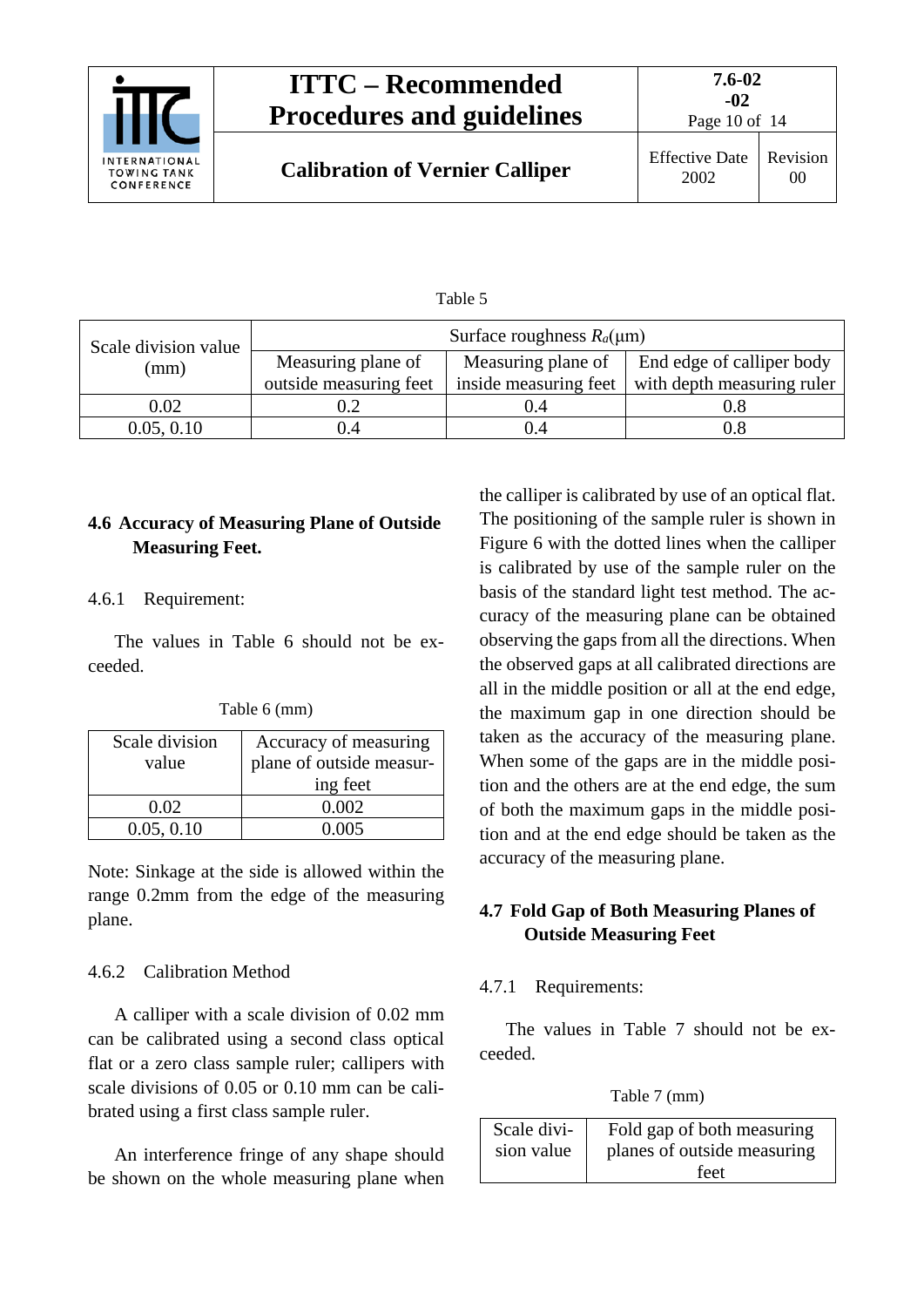

|            | 0.006 |
|------------|-------|
| 0.05, 0.10 | 0.010 |

#### <span id="page-10-0"></span>4.7.2 Calibration Method

The calliper frame should be moved until both the measuring planes of the measuring feet are touching, as felt by hand; then the gap between the measuring planes can be observed by eyesight and calibrated by use of the light test method. This calibration should be carried out at two conditions with the frame being fastened and unfastened respectively.



Fig. 6: 1 width of measuring plane

### <span id="page-10-1"></span>**4.8 Size and Parallelism of Inside Measuring Arc Feet**

#### <span id="page-10-2"></span>4.8.1 Requirements

The fundamental size of the inside measuring arc feet of a new calliper should be in total 10 mm or 20 mm when the two feet are touching. The fundamental size is allowed to be a total of 0.1 mm off for a calliper in service and after repair; that ensures it will be the integral multiple of the scale division value of the vernier calliper used. This deviation must be noted in the protocol.

Note: Sink is allowed within the range 0.5mm at the outer edge for the calliper in service and after repair.

The deviations in the size and parallelism of the inside measuring arc feet should not exceed the values in Table 8.

|  |  | Table 8 (mm) |
|--|--|--------------|
|--|--|--------------|

| Scale divi-<br>sion | Size deviation<br>of<br>inside measur- | parallel-<br>ism |
|---------------------|----------------------------------------|------------------|
| value               | ing                                    |                  |
|                     | arc feet                               |                  |
| 0.02                | $\pm 0.01$                             |                  |
| 0.05                | $\pm 0.02$                             | 0.01             |
| 0.10                | $\pm 0.03$                             |                  |

#### <span id="page-10-3"></span>4.8.2 Calibration Method

The fundamental size can be calibrated by use of an outside micrometer in the direction parallel to the calliper body along the inside measuring feet. The difference between the fundamental size and the value measured in any other directions should not exceed the upper limit of the feet size deviation.



Fig. 7: 1 gauge button of micrometer

The parallelism can be measured at the position 2 mm from the outer end of the inside measuring feet parallel to the direction of the calliper body, as shown in Figure 7. It can be determined from the difference of the maximum and the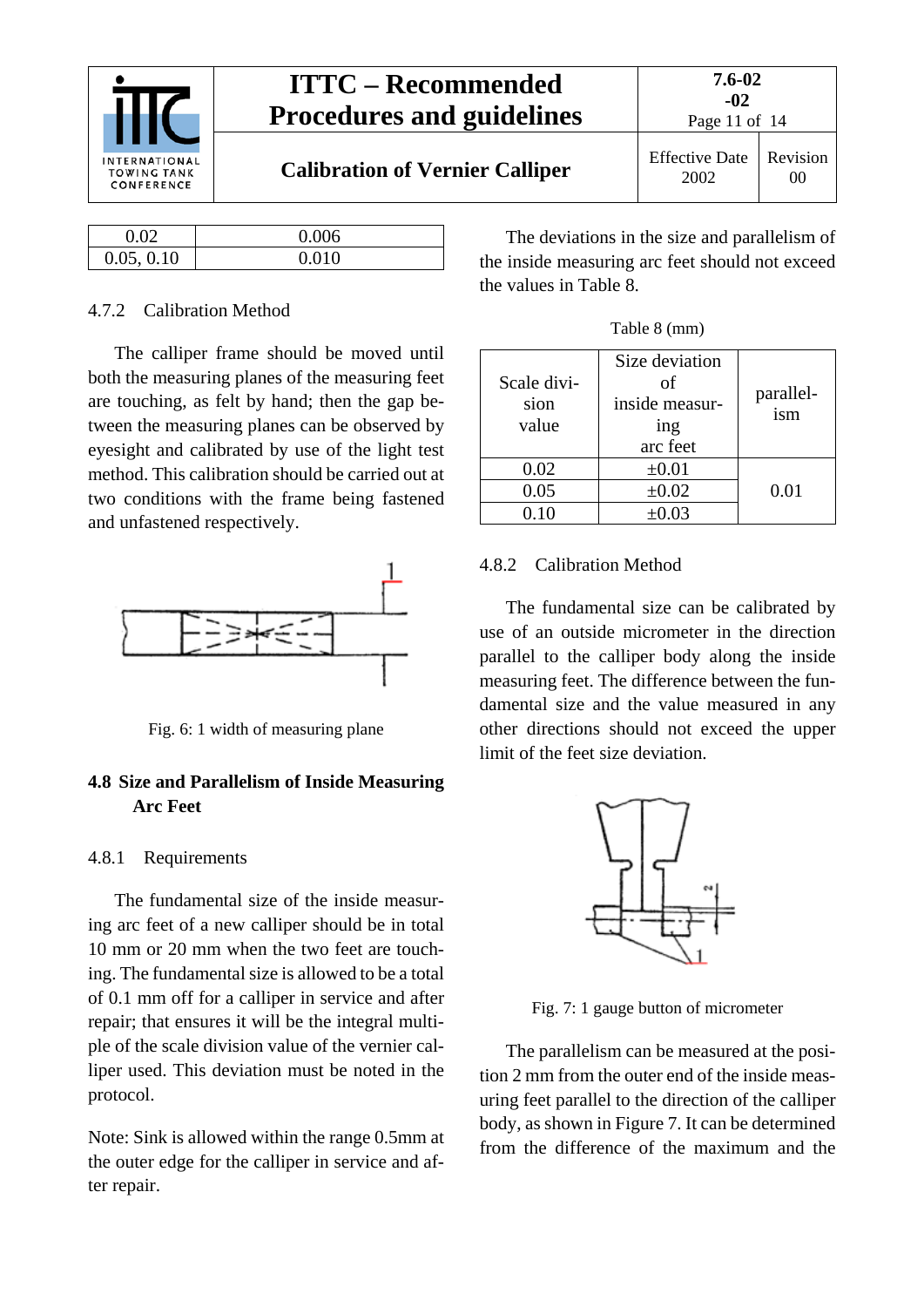

2002

Revision 00

minimum value over the whole length of the inside measuring feet.

The difference of the measured values and the block in any other direction should not exceed the upper limit of the deviation of the

## <span id="page-11-0"></span>**4.9 Size and Parallelism of Inside Measuring Tool Edge Feet**

<span id="page-11-1"></span>4.9.1 Requirement:

The deviation should not exceed the values in Table 9 when the calibrated size is 10 mm

## <span id="page-11-2"></span>4.9.2 Calibration Method

A one piece third class measuring block 10 mm in length is clamped with it's long side between the two measuring planes of the outside

measuring feet. After the fastening screw has is fixed, the block should be able to slide but not fall. The size of the inside measuring tool edge feet can be measured by the use of an outside micrometer with the measuring force 6N  $\sim$ 7N, along the inside measuring tool edge feet, in the direction of the calliper body. The deviation can be obtained from the difference of the measured value and the block size, inside the measuring tool edge feet.

The parallelism can be measured by the use of an outside micrometer along the measuring feet parallel to the direction of the calliper body. It can be determined from the difference of the maximum and minimum values, over the whole length of the inside measuring tool edge feet.

| Scale division | Size deviation of inside measuring<br>tool edge feet |                      | Parallelism                     |            |
|----------------|------------------------------------------------------|----------------------|---------------------------------|------------|
| value          | New product and<br>after repair                      | In service           | New product and<br>after repair | In service |
| 0.02           | $+0.020$<br>$+0.005$                                 | $+0.020$<br>$-0.010$ |                                 | 0.010      |
| 0.05           | $+0.035$<br>$+0.010$                                 | $+0.035$<br>$-0.015$ | 0.010                           |            |
| 0.10           | $+0.050$<br>$+0.015$                                 | $+0.050$<br>$-0.020$ |                                 | 0.015      |

Table 9 (mm)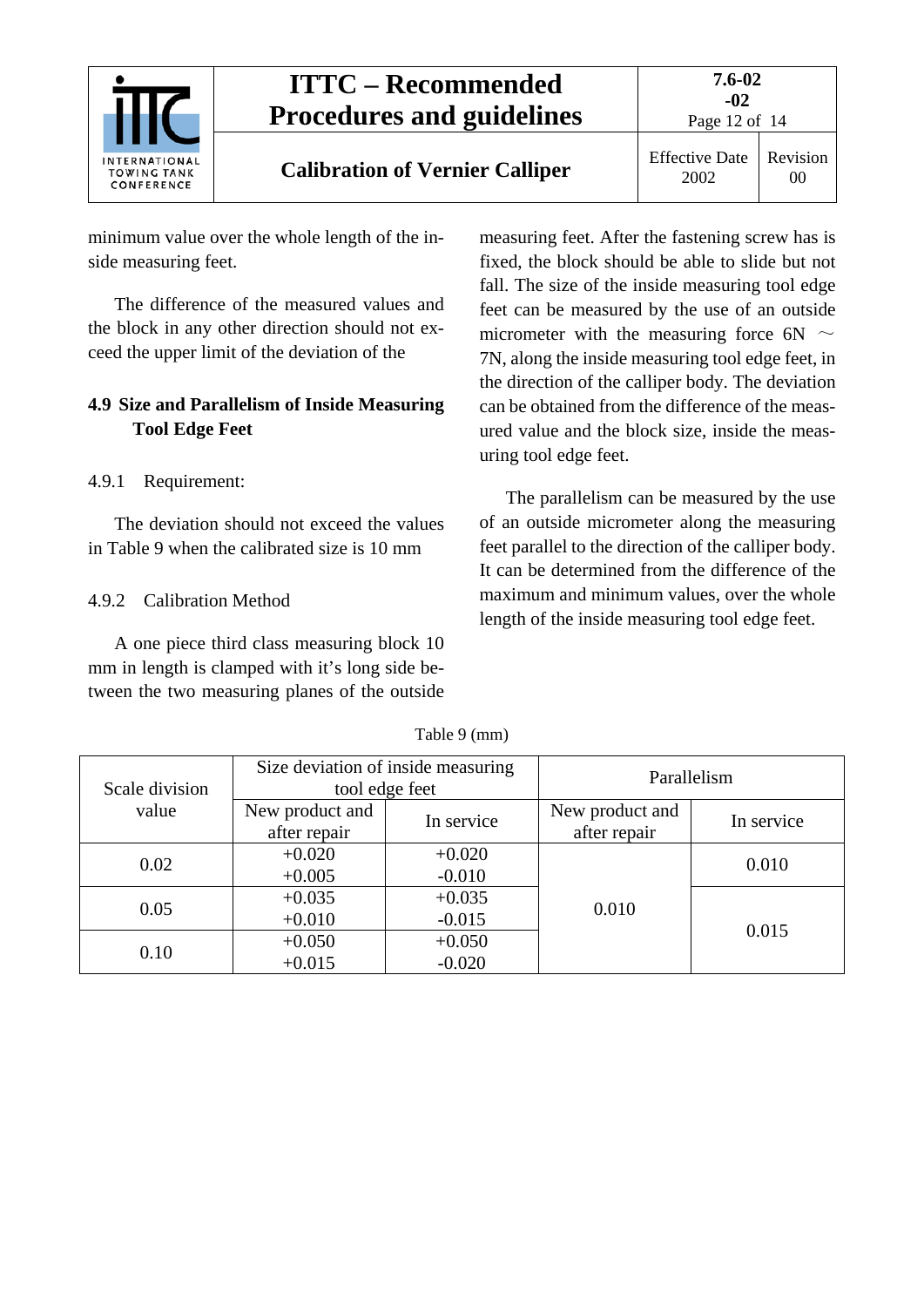

Page 13 of 14

#### <span id="page-12-1"></span><span id="page-12-0"></span>**4.10. Error of Zero Value**

4.10.1 Requirements:

It can be expressed with the degree of coincidence of the zero line and the tail line. It should not exceed the values in Table 10.

| Scale    | Coincidence | Coincidence  |
|----------|-------------|--------------|
| division | degree of   | degree       |
| value    | zero line   | of tail line |
| 0.02     | ±0.005      | $\pm 0.01$   |
| 0.05     | ±0.005      | $\pm 0.02$   |
| 0.10     | $\pm 0.010$ | $\pm 0.03$   |

Table 10 (mm)

#### <span id="page-12-2"></span>4.10.2 Calibration Method

The calliper frame can be moved until both the measuring planes touch each other (if the calliper has a final motion device, it should be used). Then the measuring planes can be observed by eye and if necessary, calibrated by use of a magnifier or a tool microscope in two conditions with the frame fastened and unfastened respectively.

|                      | Scale division value |        |            |  |
|----------------------|----------------------|--------|------------|--|
| Size range           | 0.02                 | 0.05   | 0.10       |  |
|                      | Indication error     |        |            |  |
| $0 \sim 300$         | $\pm 0.02$           | ±0.050 | $\pm 0.10$ |  |
| >300<br>$\sim 500$   | $\pm 0.04$           | ±0.050 | $\pm 0.10$ |  |
| > 500<br>$\sim 700$  | $\pm 0.05$           | ±0.075 | $\pm 0.10$ |  |
| >700<br>$\sim 900$   | $\pm 0.06$           | ±0.100 | $\pm 0.15$ |  |
| > 900<br>$\sim 1000$ | $\pm 0.07$           | ±0.125 | $\pm 0.15$ |  |

Table 11 (mm)

#### <span id="page-12-4"></span><span id="page-12-3"></span>**4.11Error of Indication**

#### 4.11.1 Requirements

The indication error should not exceed the values in Table 11.

#### <span id="page-12-5"></span>4.11.2 Calibration Method

A third class measuring block or a sixth grade-measuring block should be prepared for the calibration. For the calliper with the measuring range of 300 mm at least three calibration points should be well-distributed, for instance, the calibrated points might be 101.3, 201.6 and 291.9 or 101.2, 201.5 and 291.8 for the calliper with a measuring length from 0 to 300 mm. For a calliper with the measuring range beyond 300 mm, at least six calibrating points should be well-distributed, for instance, the calibrated points might be 80.0, 161.3, 240.0, 321.6, 400.0 and 491.9 or 80.0, 161.2, 240.0, 321.5, 400.0 and 491.8 for a calliper with a measuring length from 0 to 500 mm. The number of points can be increased on the basis of the actual condition.



Fig. 8: 1 inside; 2 outside

Each point should be calibrated at the two positions: inside and outside of the measuring feet. The long side of the working plane of the measuring block should be perpendicular to the long side of the measuring plane of the calliper,